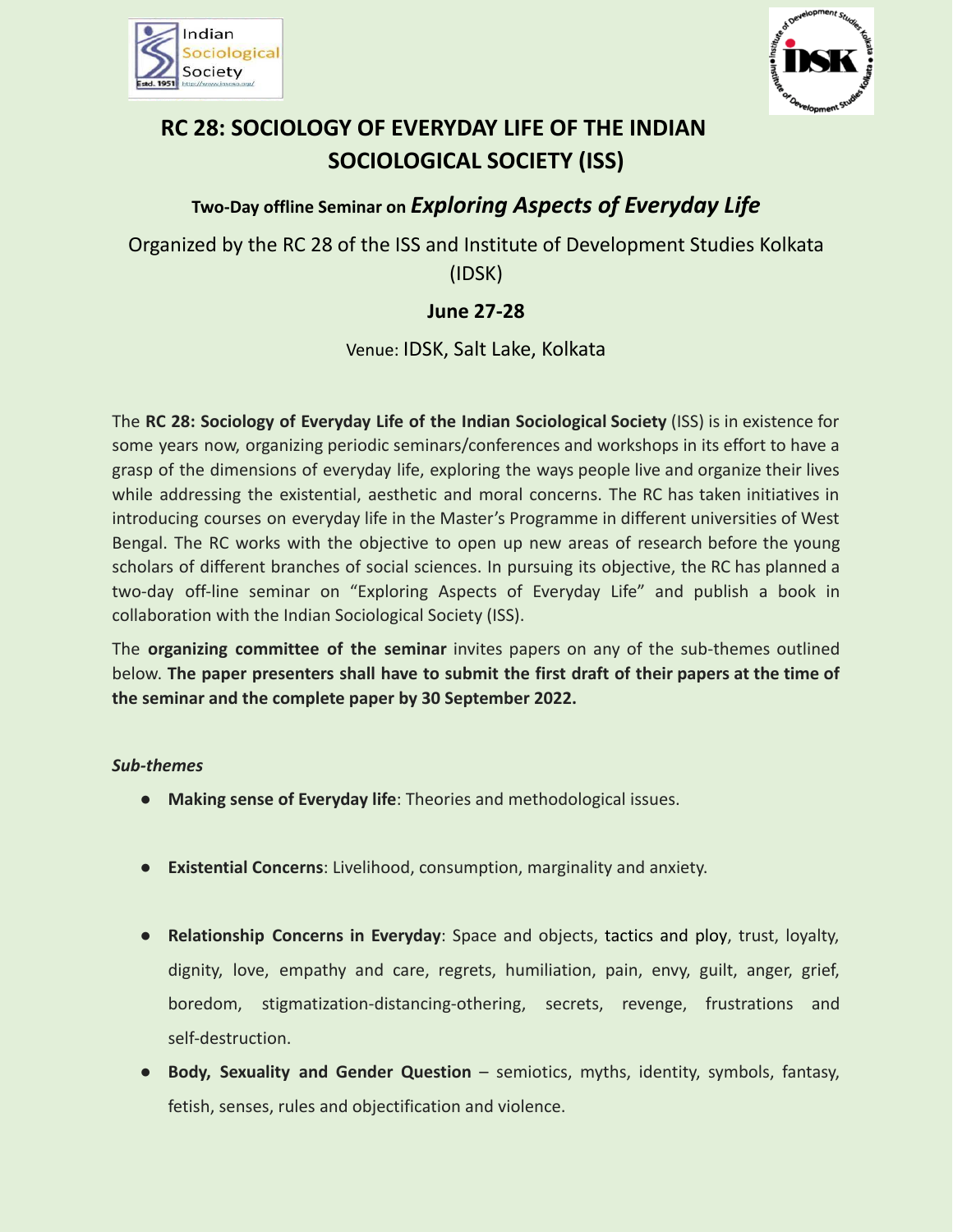● **Elements of "good life"**: Cultural practices, art, sports, tourism, creative writings, reading, leisure and entertainment, peoples' science, freedom (and un-freedom), poetics, aesthetics, ethics in Everyday Life and politics.

#### *Important dates*

Submission of paper title and abstract: 30 May 2022

Confirmation of acceptance of paper: 2 June 2022

Submission of draft paper: 28 June 2022

Submission of complete paper: **30 September 2022**

#### *Registration*

All the paper presenters shall have to do **spot registration** by paying a registration fee at the following rate:

- (a) Scholars and students: Rs.500/
- (b) Teachers: Rs. 1000/

#### *Accommodation and Travel*

The paper presenters and participants shall have to make their own arrangement for travel and accommodation; the organizing committee will not pay any travel allowance.

#### *Address for communication*

All communications should be addressed to Prof. Sanjay K. Roy, Convener, RC 28: Sociology of Everyday Life of the ISS, Department of Sociology, North Bengal University, Dist. Darjeeling, WB 734013; email: [sanroy0015@gmail.com](mailto:sanroy0015@gmail.com); M 9434875610; 9609486579 (WhatsApp)

#### *The Organizing Committee*

| (1) Prof. Sanjay Roy (Seminar Coordinator)      | (7) Dr. BidhanKanti Das      |
|-------------------------------------------------|------------------------------|
| (2) Prof. Achin Chakraborty (Joint Coordinator) | (8) Dr. Nandini Ghosh        |
| (3) Prof. AbhijitMitra                          | (9) ArunimaBhowmick          |
| (4) Prof. AmitesMukhopadhyay                    | MadhujaBhattacharjee<br>(10) |
| (5) Dr. Sudarshana Sen                          | Anuradha Gupta<br>(11)       |
| (6) Pinaki Roy                                  |                              |
|                                                 |                              |